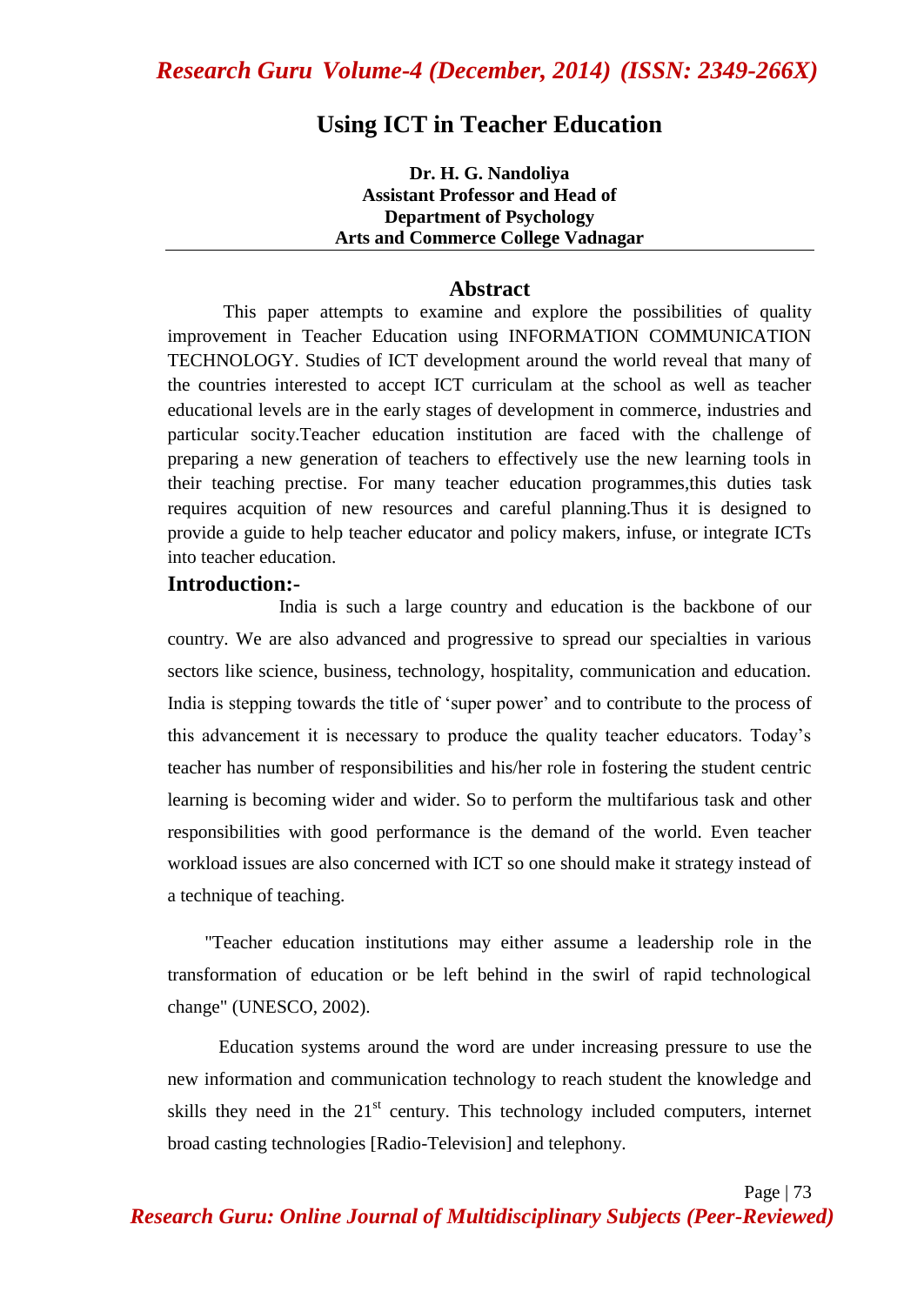## *Research Guru Volume-4 (December, 2014) (ISSN: 2349-266X)*

ICT is the gift of information technology and communication technology to the human kind. It is estimated that the constribution of knowledge led to the development of ICT will double the global GDP (ICT) and exemplified by the internet and interactive multimedia are obviously of great significance for education.

When used appropriately different ICT are said to help expand access to Education.strengthen The relevance of Education to the increasingly digital workplace and raise educational quality by among other.helping to make teaching into and engaging active process connected to real life. Thus it is designed to provide a guide to help teacher Educators, administrators and policy makers infuse interute or embed ICT is into teacher Education.

#### **Objectives:**

- ICT is a gateway of the world of information to keep teacher educator regularly in update.
- To make teacher educator innovative and aware of current trends in instructional and evaluation methodologies.
- To feel the teacher educator empowered while dealing with larger mass with dissemination of ideas.
- To make teacher educator a facilitator who can interrelate technology with human, pedagogical, social, financial, ethical, scientific issues and their deep understanding.

### **Different type of ICT**

There are so many types of ICT used teacher Education latest digital technologies are evolving and conveying rapidly, some of these are,

"Use of ICT in Teacher Education" will include:

- i. CAL (Computer Assisted learning)
- ii. PBL (Project Based Learning)
- iii. CAI (Computer Assisted Instructions)
- iv. CBT (Computer Based Testing)
- v. CALL (Computer Assisted Language Learning)
- vi. IRCT (Internet as a Research and Communication Tool)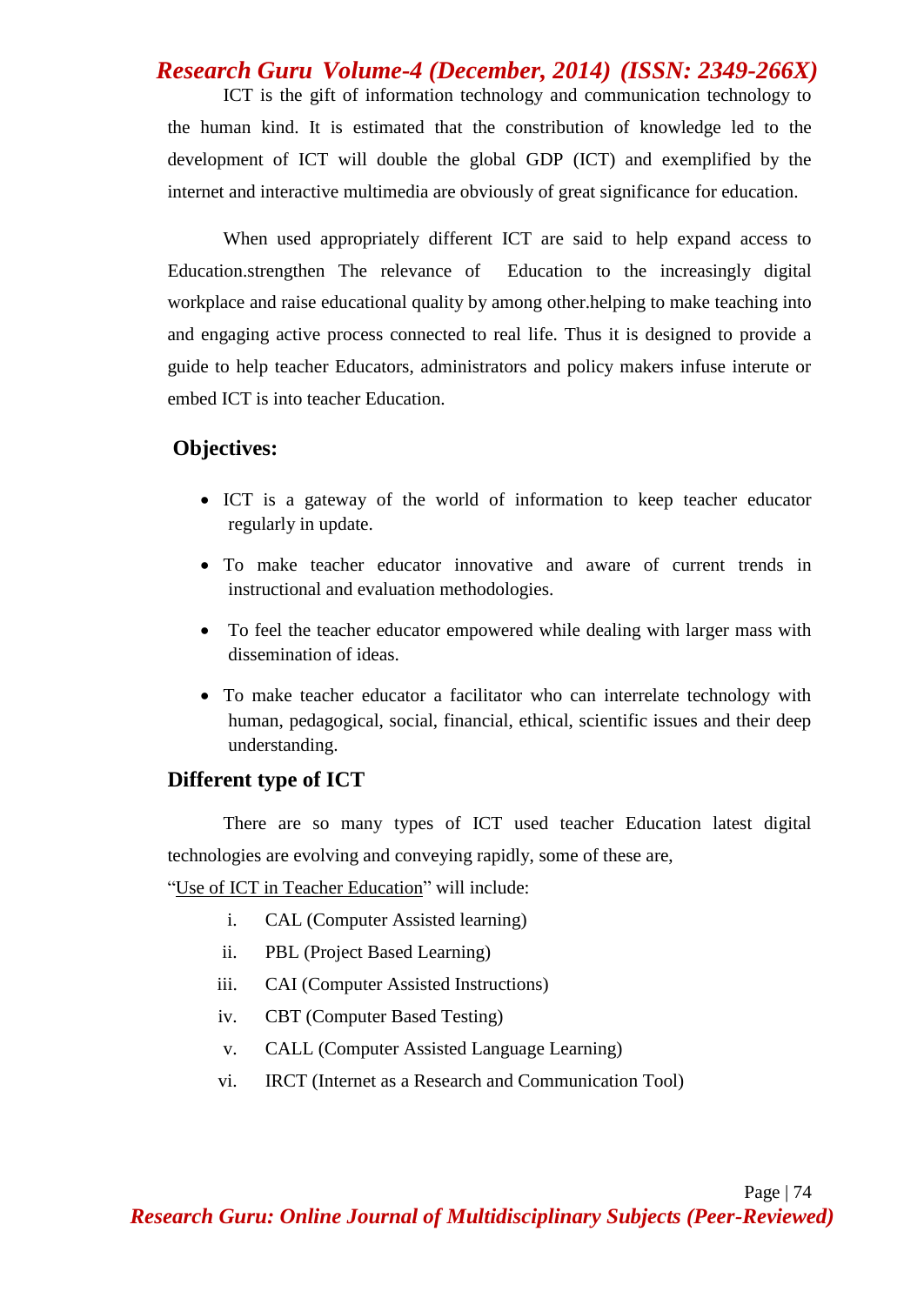## *Research Guru Volume-4 (December, 2014) (ISSN: 2349-266X)*

- $\triangleright$  Multimedia pc laptop notbooks digital video still camera on-line learning, elearning local area networking and other networking and other networking mobile phone.
- (World wide web)www cd-rom and email and chat blended listning(combination of class room teaching)(on-line learning and web based training) digital libraries.
- $\triangleright$  Computer mediated conferencing virtual reality Application of software such as word processing spread sheet, power point and simulation and speech recognization etc.

This type technologies are very commonly use in teacher Education,Educator teachers should be aware of the some issues before the use of different ICT in teaching process,

#### **Integration of ICT in Teaching and Learning**

While the potential of technology to offer creative opportunities for individual and collaborative learning for Educators is no longer the subjects of debute the realities of Education in the developing countries include the fact that computers in Educational institution are in adequate, connectivity is limited and expensive and most other technology resourses are unevently distributed. The burning question here is can technology in this context still promote the best practices in and design elements of high quality professional development?

### **The Uses of ICTS in Education**

Education policymakers and planners must first of all be clear about what educational outcomes (as discussed above) are being targeted.These broad goals should guide the choice of technologies to be used and their modalities of use.

The potential of each technology varies according to how it is used. Haddad and Draxler identify at least five levels of technology use in education: presentation, demonstration, drill and practice, interaction, and collaboration.

Each of the different ICTs—print, audio/video cassettes, radio and TV broadcasts, computers or the Internet—may be used for presentation and demonstration, the most basic of the five levels. Except for video technologies, drill and practice may likewise be performed using the whole range of technologies. On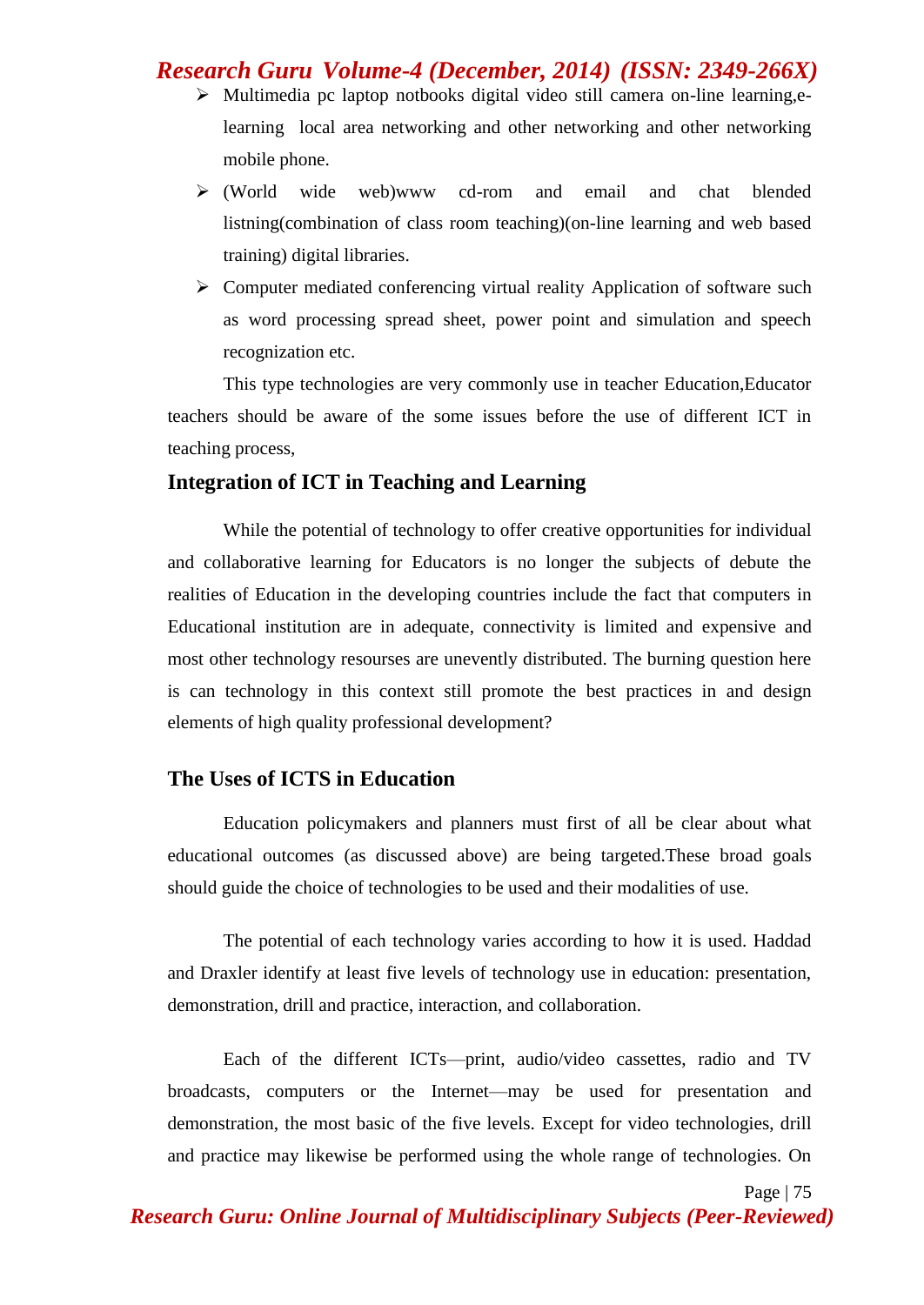*Research Guru Volume-4 (December, 2014) (ISSN: 2349-266X)* the other hand, networked computers and the Internet are the ICTs that enable interactive and collaborative learning best; their full potential as educational tools will remain unrealized if they are used merely for presentation or demonstration. ICTs stand for information and communication technologies and are defined, for the purposes of this primer, as a "diverse set of technological tools and resources used to communicate, and to create, disseminate, store, and manage information." [4] These technologies include computers, the Internet, broadcasting technologies (radio and television), and telephony.

#### **How Have Radio and TV broadcasting been used in Education?**

Radio and television have been used widely as educational tools since the 1920s and the 1950s, respectively. There are three general approaches to the use of radio and TV broadcasting in education:

- direct class teaching, where broadcast programming substitutes for teachers on a temporary basis;
- school broadcasting, where broadcast programming provides complementary teaching and learning resources not otherwise available; and
- general educational programming over community, national and international stations which provide general and informal educational opportunities.

The notable and best documented example of the direct class teaching approach is Interactive Radio Instruction (IRI).This consists of "ready-made 20-30 minute direct teaching and learning exercises to the classroom on a daily basis. The radio lessons, developed around specific learning objectives at particular levels of maths, science, health and languages in national curricula, are intended to improve the quality of classroom teaching and to act as a regular, structured aid to poorly trained classroom teachers in under-resourced schools." IRI projects have been implemented in Latin America and Africa. In Asia, IRI was first implemented in Thailand in 1980; Indonesia, Pakistan, Bangladesh and Nepal rolled out their own IRI projects in the 1990s. What differentiates IRI from most other distance education programs is that its primary objective is to raise the quality of learning—and not merely to expand educational access—and it has had much success in both formal and non-formal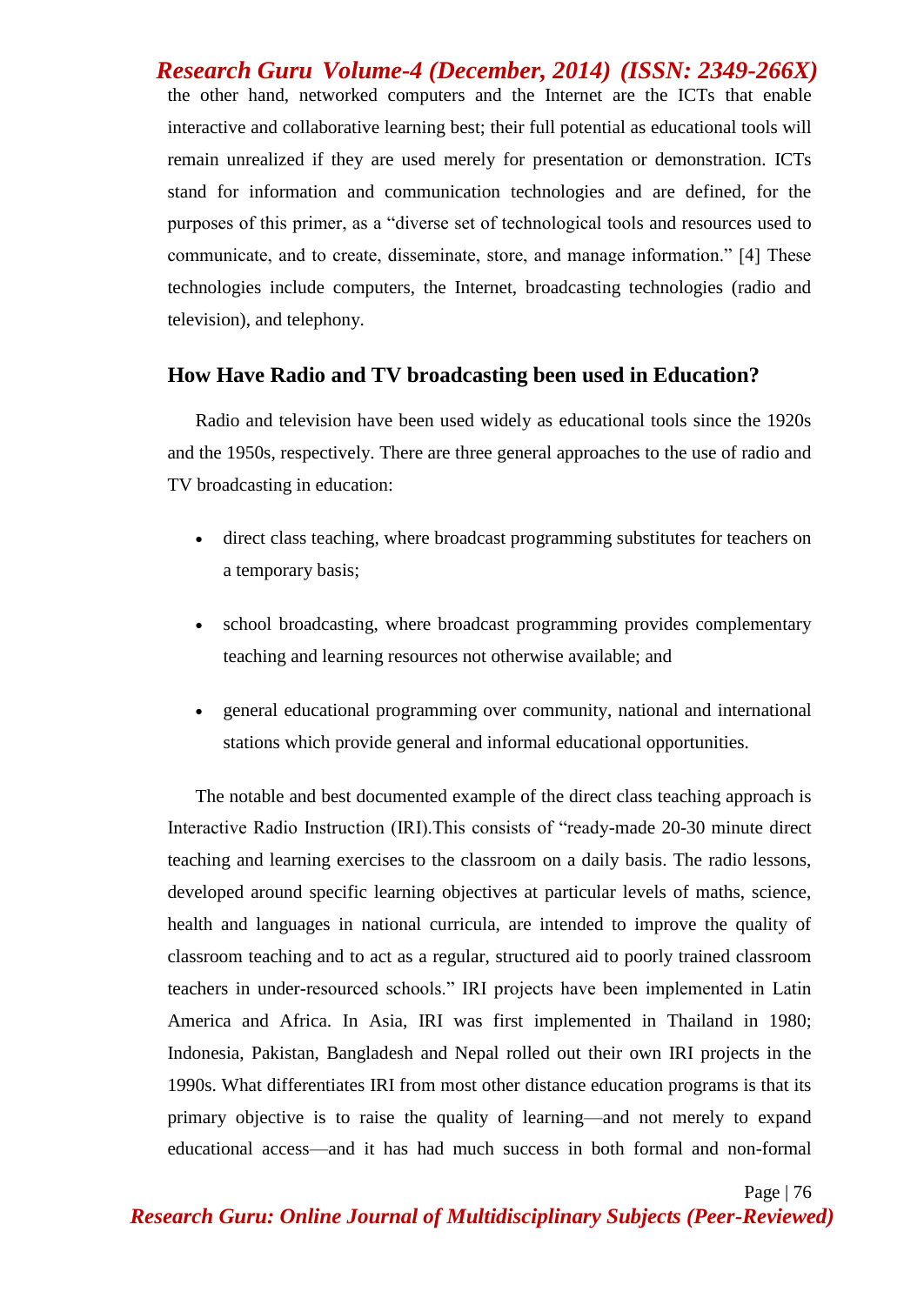*Research Guru Volume-4 (December, 2014) (ISSN: 2349-266X)* settings. Extensive research around the world has shown that many IRI projects have had a positive impact on learning outcomes and on educational equity. And with its economies of scale, it has proven to be a cost-effective strategy relative to other interventions.

Mexico"s Telesecundaria is another notable example of direct class teaching, this time using broadcast television. The programme was launched in Mexico in 1968 as a cost-effective strategy for expanding lower secondary schooling in small and remote communities. Perraton describes the programme thus:

 Centrally produced television programs are beamed via satellite throughout the country on a scheduled basis (8 am to 2 pm and 2 pm to 8 pm) to Telesecundaria schools, covering the same secondary curriculum as that offered in ordinary schools. Each hour focuses on a different subject area and typically follows the same routine— 15 minutes of television, then book-led and teacher-led activities. Students are exposed to a variety of teachers on television but have one home teacher at the school for all disciplines in each grade.

The design of the programme has undergone many changes through the years, shifting from a "talking heads"approach to more interactive and dynamic programming that "link[s] the community to the programme around the teaching method. The strategy meant combining community issues into the programs, offering children an integrated education, involving the community at large in the organization and management of the school and stimulating students to carry out community activities."

Assessments of Telesecundaria have been encouraging: drop out rates are slightly better than those of general secondary schools and significantly better than in technical schools.

In Asia, the 44 radio and TV universities in China (including the China Central Radio and Television University), Universitas Terbuka in Indonesia, and Indira Ghandi National Open University have made extensive use of radio and television, both for direct class teaching and for school broadcasting, to reach more of their respective large populations. For these institutions, broadcasts are often accompanied by printed materials and audio cassettes.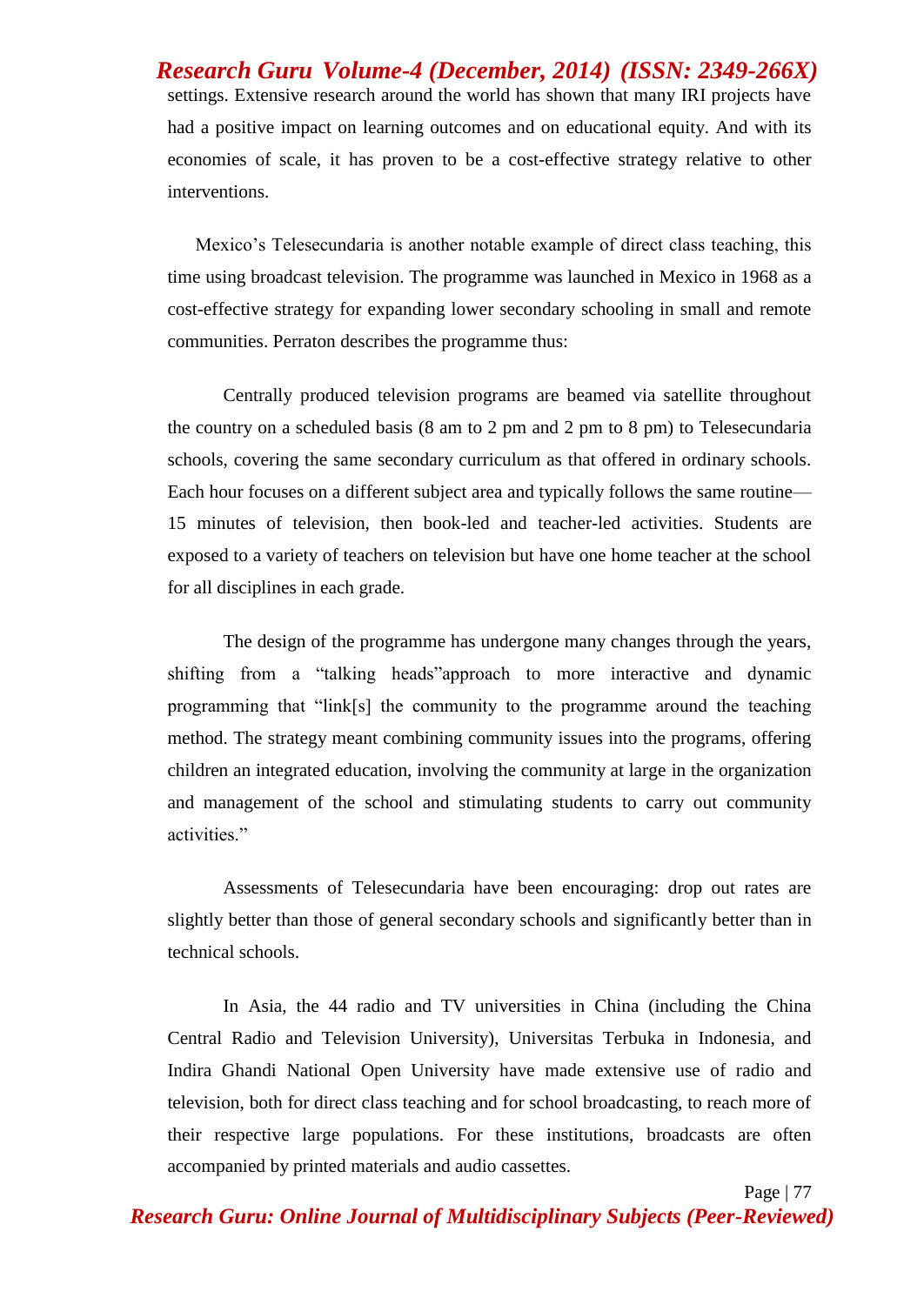# *Research Guru Volume-4 (December, 2014) (ISSN: 2349-266X)* Japan"s University of the Air was broadcasting 160 television and 160 radio courses in 2000. Each course consists of 15 45-minute lectures broadcast nationwide once a week for 15 weeks. Courses are aired over University-owned stations from 6 am to 12 noon. Students are also given supplemental print materials, face-to-face instruction, and online tutorials..

Often deployed with print materials, cassettes and CD-ROMS, school broadcasting, like direct class teaching,is geared to national curricula and developed for a range of subject areas. But unlike direct class instruction, school broadcasting is not intended to substitute for the teacher but merely as an enrichment of traditional classroom instruction. School broadcasting is more flexible than IRI since teachers decide how they will integrate the broadcast materials into their classes. Large broadcasting corporations that provide school broadcasts include the British Broadcasting Corporation Education Radio TV in the United Kingdom and the NHK Japanese Broadcasting Station. In developing countries, school broadcasts are often a result of a partnership between the Ministry of Education and the Ministry of Information.

#### **What is Teleconferencing and what have been ITS Educational Uses?**

Teleconferencing refers to "interactive electronic communication among people located at two or more different places." There are four types of teleconferencing based on the nature and extent of interactivity and the sophistication of the technology: 1) audioconferencing; 2) audio-graphic conferencing, 3) videoconferencing; and 4) Web-based conferencing.

Audioconferencing involves the live (real-time) exchange of voice messages over a telephone network. When low-bandwidth text and still images such as graphs, diagrams or pictures can also be exchanged along with voice messages, then this type of conferencing is called audiographic. Non-moving visuals are added using a computer keyboard or by drawing/writing on a graphics tablet or whiteboard.

Videoconferencing allows the exchange not just of voice and graphics but also of moving images. Videoconferencing technology does not use telephone lines but either a satellite link or television network (broadcast/cable). Web-based conferencing, as the name implies, involves the transmission of text, and graphic,

Page | 78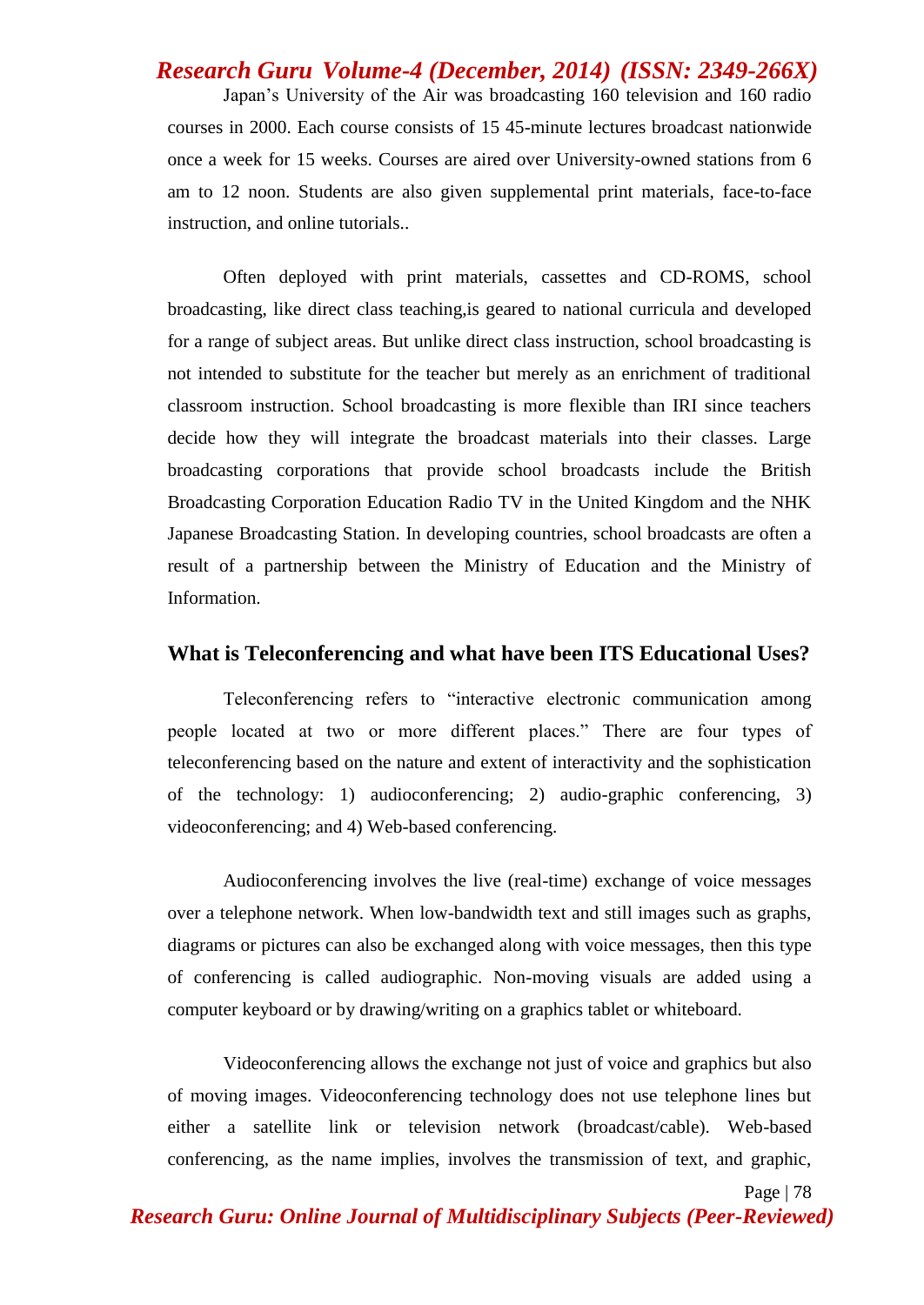*Research Guru Volume-4 (December, 2014) (ISSN: 2349-266X)* audio and visual media via the Internet; it requires the use of a computer with a browser and communication can be both synchronous and asynchronous.

Teleconferencing is used in both formal and non-formal learning contexts to facilitate teacher-learner and learner-learner discussions, as well as to access experts and other resource persons remotely. In open and distance learning, teleconferencing is a useful tool for providing direct instruction and learner support, minimizing learner isolation. For instance, an audiographic teleconferencing network between Tianjin Medical University in China and four outlying Tianjin municipalities was piloted in 1999 as part of a multi-year collaboration between Tianjin Medical University and the University of Ottawa School of Nursing funded by the Canadian International Development Agency. The audio-graphic teleconferencing network aims to provide continuing education and academic upgrading to nurses in parts of Tianjin municipality where access to nursing education has been extremely limited. Other higher education institutions using teleconferencing in their online learning programs include the Open University of the United Kingdom, Unitar (Universiti Tun Abdul Ruzak) in Malaysia, Open University of Hong Kong, and Indira Gandhi National Open University.

### **What Does IT Mean to Learn about Computers and the Internet?**

Learning about computers and the Internet focuses on developing technological literacy. It typically includes:

- Fundamentals: basic terms, concepts and operations
- Use of the keyboard and mouse
- Use of productivity tools such as word processing, spreadsheets, data base and graphics programs
- Use of research and collaboration tools such as search engines and email
- Basic skills in using programming and authoring applications such as Logo or HyperStudio
- Developing an awareness of the social impact of technological change.

Page | 79 *Research Guru: Online Journal of Multidisciplinary Subjects (Peer-Reviewed)*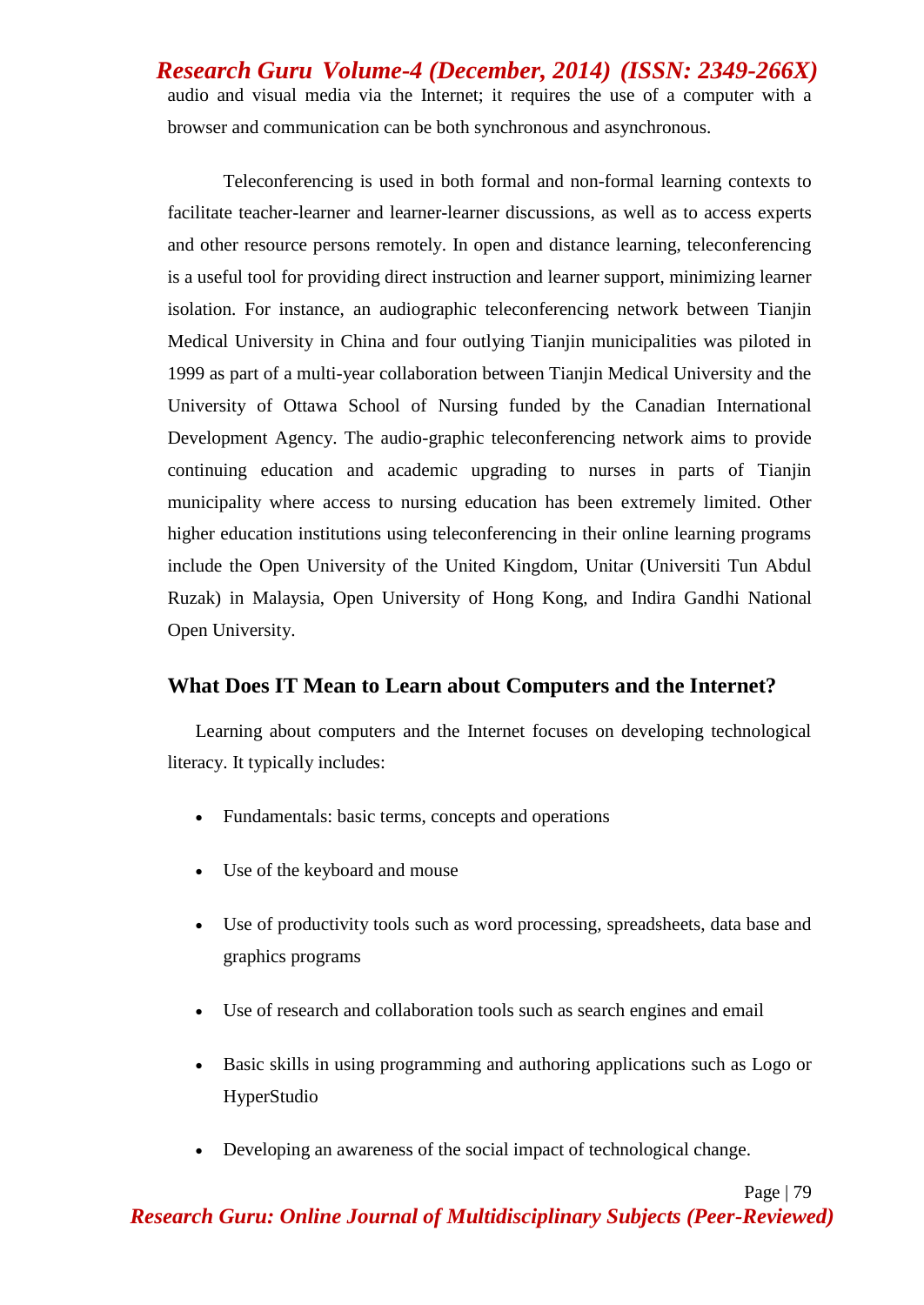## *Research Guru Volume-4 (December, 2014) (ISSN: 2349-266X)* **What about Learning with Computer and the Internet?**

Learning with the technology means focusing on how the technology can be the means to learning ends across the curriculum. It includes:

- Presentation, demonstration, and the manipulation of data using productivity tools
- Use of curriculum-specific applications types such as educational games, drill and practice, simulations, tutorials, virtual laboratories, visualizations and graphical representations of abstract concepts, musical composition, and expert systems
- Use of information and resources on CD-ROM or online such as encyclopedia, interactive maps and atlases, electronic journals and other references.

Technological literacy is required for learning with technologies to be possible, implying a two-step process in which students learn about the technologies before they can actually use them to learn. However, there have been attempts to integrate the two approaches.

### **Results:**

- $\triangleright$  They will become more independent learners, who do not consider the rigid/traditional methods as the sole sources of knowledge anymore.
- $\triangleright$  They will enjoy learning with the use of ICT.
- $\triangleright$  They will be able to produce the democratisation process at classroom level.
- $\triangleright$  They will stop spending considerable time and money running around libraries to look for information when given an assignment and there will be no time bothering about library hours or learning hours.
- $\triangleright$  They will be able to learn any thing at any time with out paying extra fees. They will also better able to assess educational practices and policies.
- $\triangleright$  Teacher will relate it with others as they undertake research activities together and assist each other.